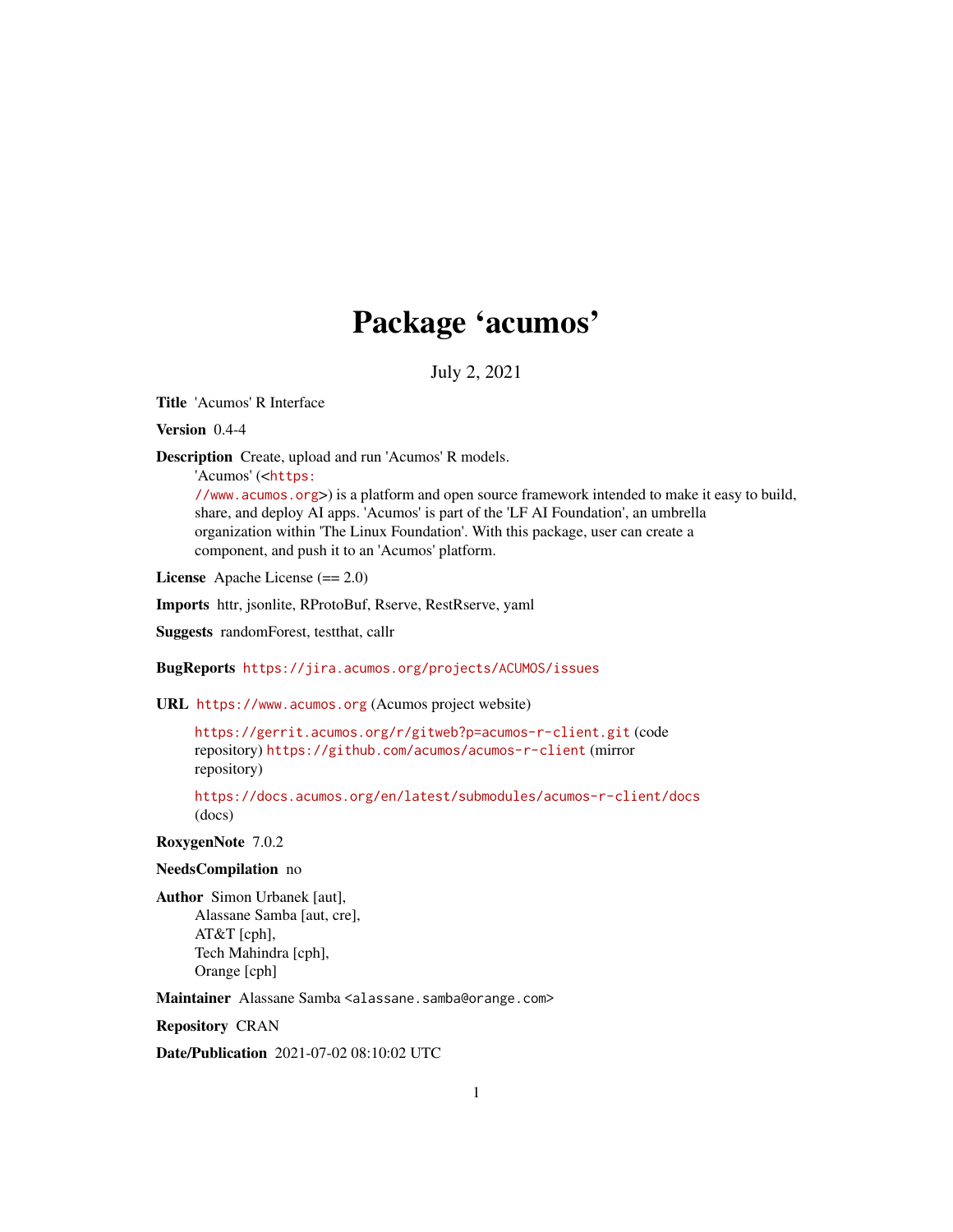## <span id="page-1-0"></span>R topics documented:

| Index |  |
|-------|--|
|       |  |
|       |  |
|       |  |
|       |  |
|       |  |

<span id="page-1-1"></span>compose *Compose a Acumos microservice*

#### Description

compose generates everything necessary to create a Acumos microservice.

#### Usage

```
compose(predict, transform, fit, generate, service, initialize,
       aux = list(), name = "R Component", componentVersion="unknown version",
       file = "component.zip")
```
#### Arguments

| predict          | predict function (optional)                                                                      |  |
|------------------|--------------------------------------------------------------------------------------------------|--|
| transform        | transform function (optional)                                                                    |  |
| fit              | fit function (optional)                                                                          |  |
| generate         | generate function (optional)                                                                     |  |
| service          | function handling additional non-Acumos requests (optional)                                      |  |
| initialize       | function for any one-shot initializations of the environment                                     |  |
| aux              | list of any auxiliary objects that are to be passed to the global workspace of the<br>component. |  |
| name             | string, name of the component                                                                    |  |
| componentVersion |                                                                                                  |  |
|                  | string, version of the component                                                                 |  |
| file             | string, filename for the resulting component file                                                |  |

#### Details

A regular component will have at least one of the three functions predict, transform or fit set in which case those functions are exposed via the Acumos API.

A special component can instead provide the generate function only in which case the generate function is called upon instantiation instead of serving the Acumos API. This is useful when adapting from other inputs than Acumos since the generate function can use arbitrary input methods and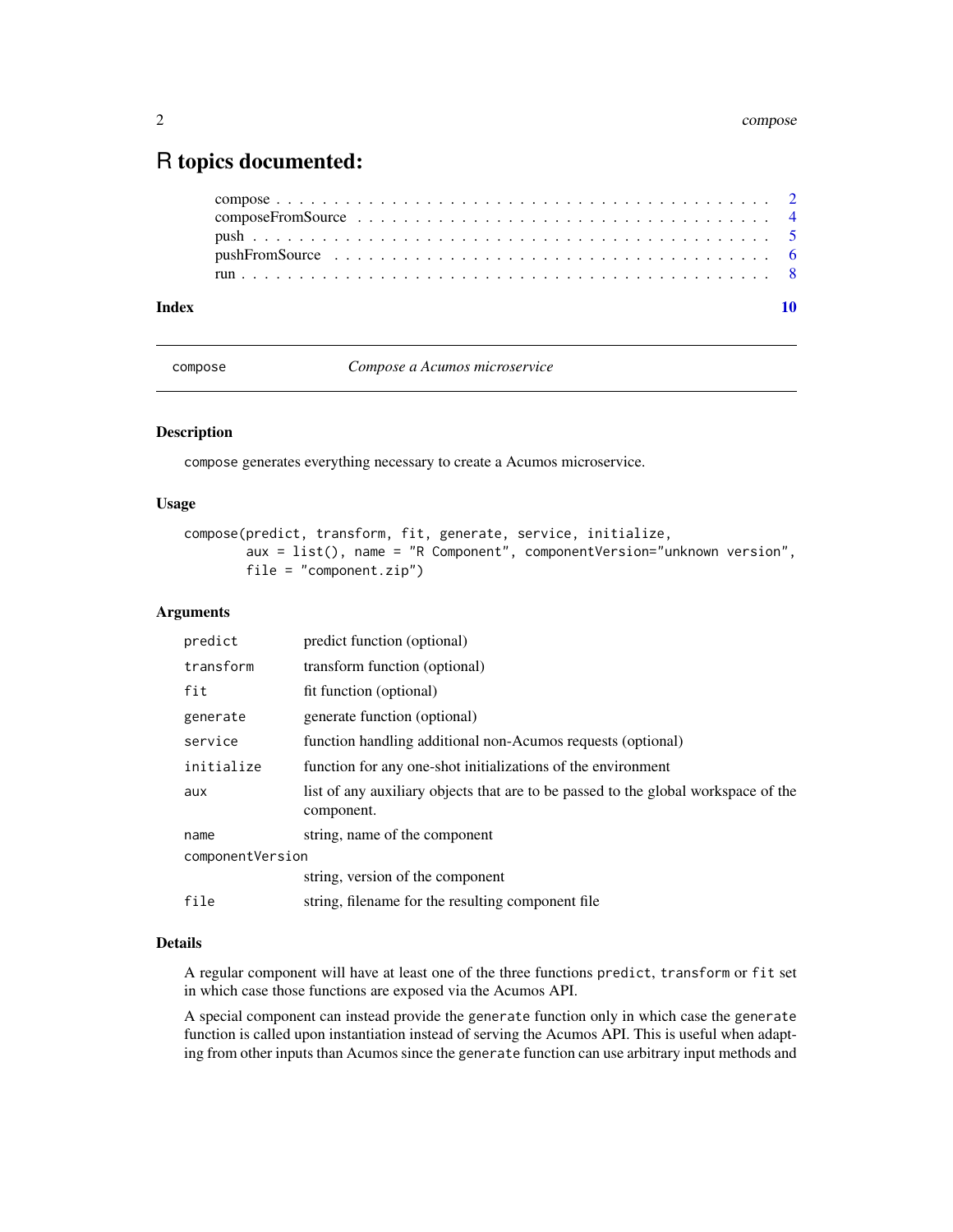#### <span id="page-2-0"></span>compose 3

then use Acumos API to push to other Acumos components. Similarly, non-Acumos requests can be served using the service call-back function with the signature function(path, query, body, headers) where body is NULL or a raw vector. This interface is experimental and currently not part of the official API.

The functions can have two special arguments inputs and output which are used to define the types of the input and output data. They have to be named string vectors where the names will match formats of the functions and the string specifies the input type (class). At this point only "character", "integer", "numeric" and "raw" are supported. If those arguments are not present, they default to  $c(x="character")$ . If the result of the function is a list, it is assumed that the list holds the outputs, otherwise only one output is used.

The compose() function is called mainly for its side-effect of creating the Acumos API component file, at this point it is a (ZIP) bundle of meta.json (metadata), component.bin (serialized R functions and code) and component.proto (I/O definition)

#### Value

Structure describing the component (parsed content of the JSON description).

#### Author(s)

Simon Urbanek

#### See Also

[run](#page-7-1)

#### Examples

```
## pass-through component
compose(transform=identity, name="identity")
## simple addition
compose(transform=function(a, b, inputs=c(a="numeric", b="numeric"),
        outputs=c(x="numeric")) a + b, name="Addition")
## silly RF trained on Iris
library(randomForest)
compose(predict=function(..., inputs=lapply(iris[-5], class)){
                    as.character(predict(rf, as.data.frame(list(...))))
                },
        aux = list(rf = randomForest(Species \sim ., data=iris)),
       name="Random Forest")
file.remove("component.zip")
```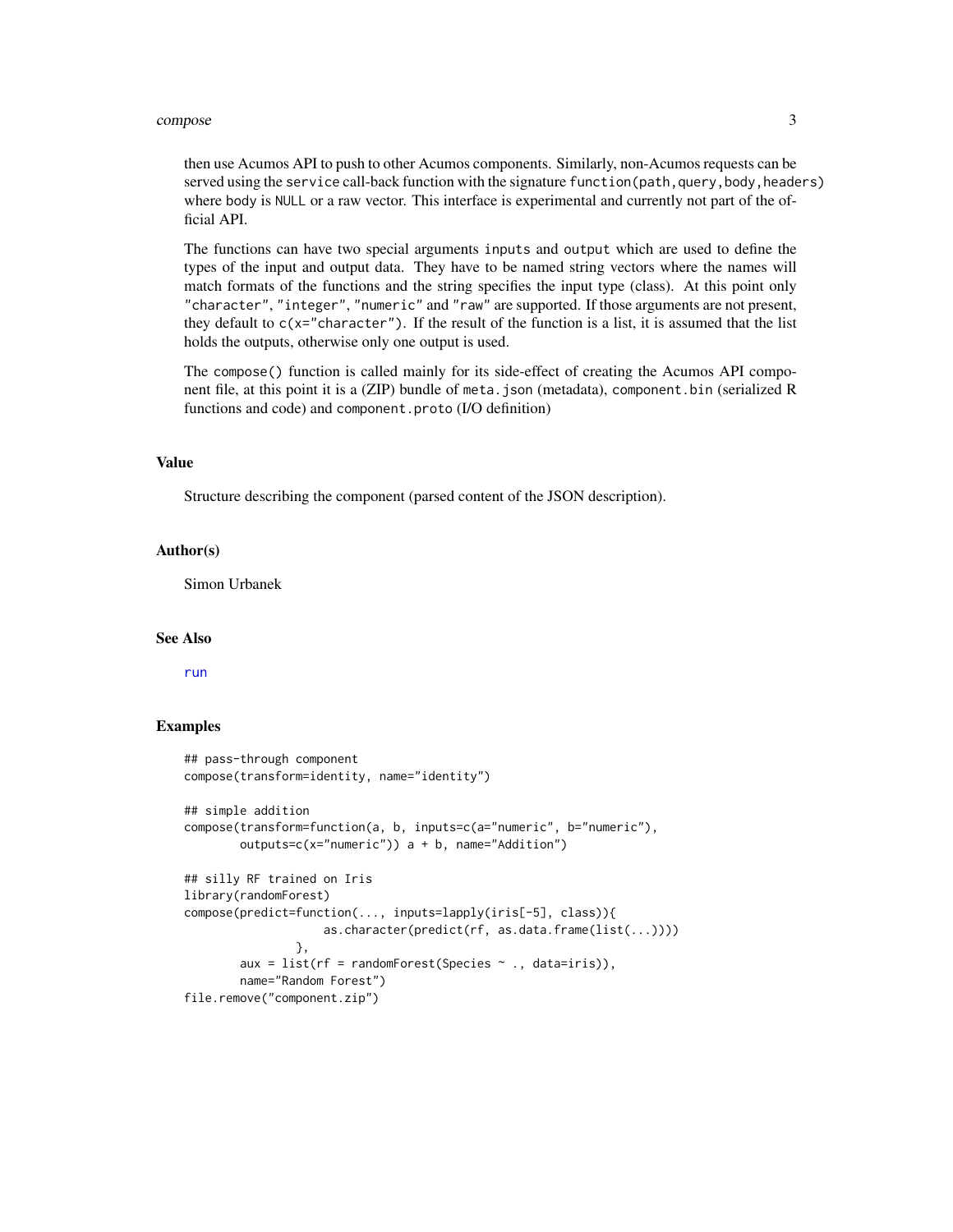<span id="page-3-0"></span>

#### Description

composeFromSource generates everything necessary to create a Acumos microservice directly from a specifically written R file, representing the component source.

#### Usage

```
composeFromSource(
  file = "acumos.R",
  name = "R Component",
  componentVersion = "unknown version",
  outputfile = "component.zip",
  addSource = TRUE
)
```
#### Arguments

| file             | string, name of component source file (an R script)    |  |
|------------------|--------------------------------------------------------|--|
| name             | string, name of the component                          |  |
| componentVersion |                                                        |  |
|                  | string, version of the component                       |  |
| outputfile       | string, filename for the resulting component file.     |  |
| addSource        | boolean, to add source file to the (ZIP) bundle or not |  |

#### Value

Structure describing the component (parsed content of the JSON description).

#### Note

A regular component source file is an R script in which at least one of the three following functions are defined: acumos\_predict, acumos\_transform or acumos\_fit. They respectively correspond to the functions predict, transform and fit of [compose](#page-1-1). In that script, if the functions acumos\_generate, acumos\_service or acumos\_initialize are defined, they will also correspond to the other function type arguments of [compose](#page-1-1), namely generate, service and initialize.

All the R objects defined in that script are included as auxiliary objects that are to be passed to the global workspace of the component. They will fill the aux argument of [compose](#page-1-1).

#### Author(s)

Alassane Samba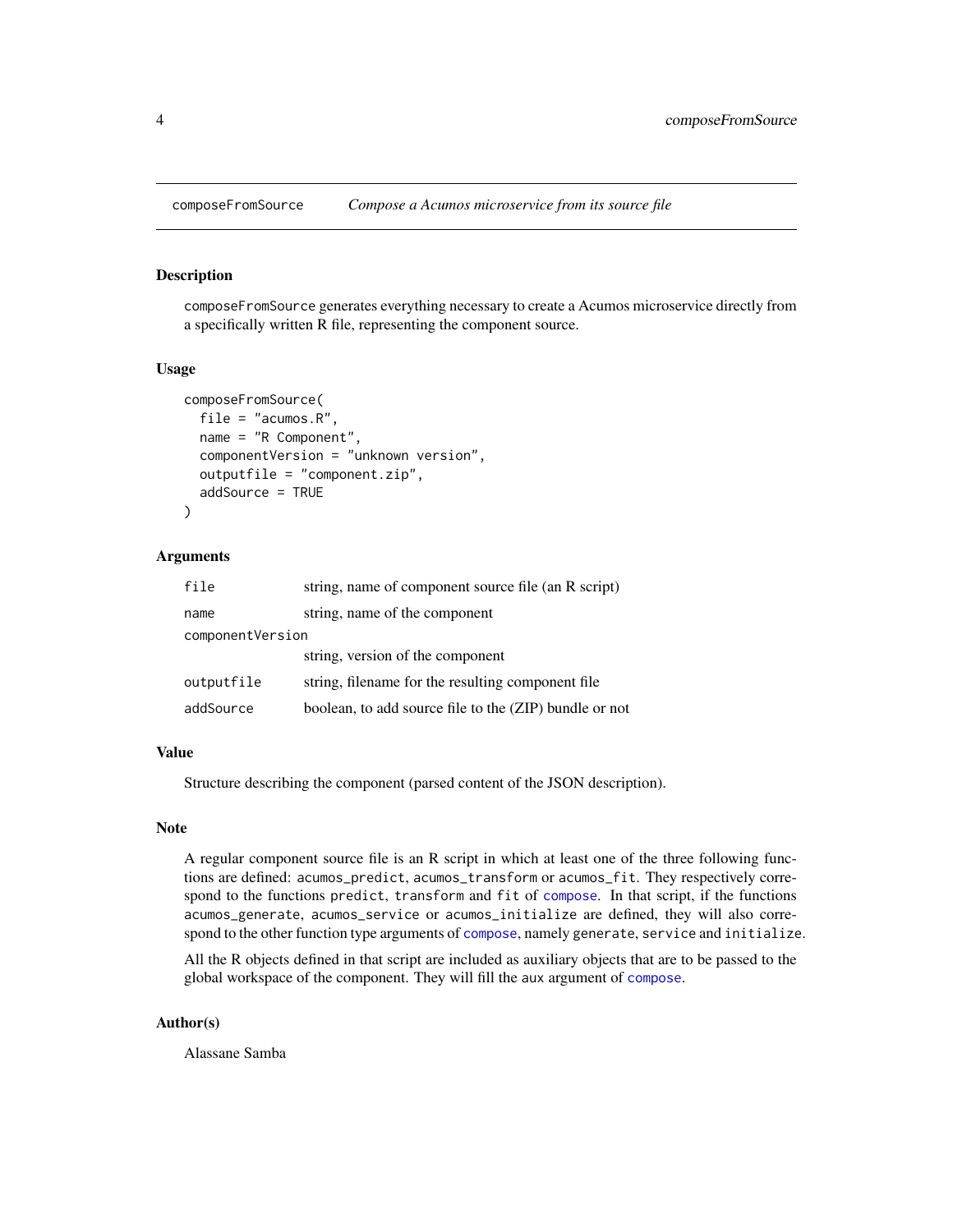#### <span id="page-4-0"></span>push the state of the state of the state of the state of the state of the state of the state of the state of the state of the state of the state of the state of the state of the state of the state of the state of the state

#### See Also

[compose](#page-1-1)

#### Examples

```
# see an example source file in:
print(system.file("examples","example_0/", package = "acumos"))
# compose from acumos.R
example_source<-system.file("examples","example_0","acumos.R", package = "acumos")
composeFromSource(
  file=example_source,
  outputfile = "acumos_bundle_example_0.zip"
)
file.remove("acumos_bundle_example_0.zip")
```
<span id="page-4-1"></span>push *Push a component into the Acumos repository*

#### Description

push pushes a component into the Acumos repository.

auth obtains an authentication token to be used with push where required.

#### Usage

```
push(url, file = "component.zip", token, create=TRUE, deploy=FALSE, license,
     headers, ...)
auth(url, user, password)
```
#### Arguments

| url     | URL for the POST request                                                                                                                                                                                                                                                   |
|---------|----------------------------------------------------------------------------------------------------------------------------------------------------------------------------------------------------------------------------------------------------------------------------|
| file    | component bundle file as created by compose                                                                                                                                                                                                                                |
| token   | token obtained from auth (optional)                                                                                                                                                                                                                                        |
| create  | logical, isCreateMicroservice parameter. If TRUE the model Docker im-<br>age is automatically created by the Acumos platform. See Acumos onboarding<br>documentation.                                                                                                      |
| deplov  | logical. If TRUE the model is automatically deployed by the Acumos platform<br>based on an external jenkins server configuration. This parameter cannot take<br>the value TRUE, when the parameter create takes the value FALSE. See Acu-<br>mos onboarding documentation. |
| license | optional string, name of a file to supply as the license. If not specified push()<br>will also try to locate a license, json file in the component bundle if present.                                                                                                      |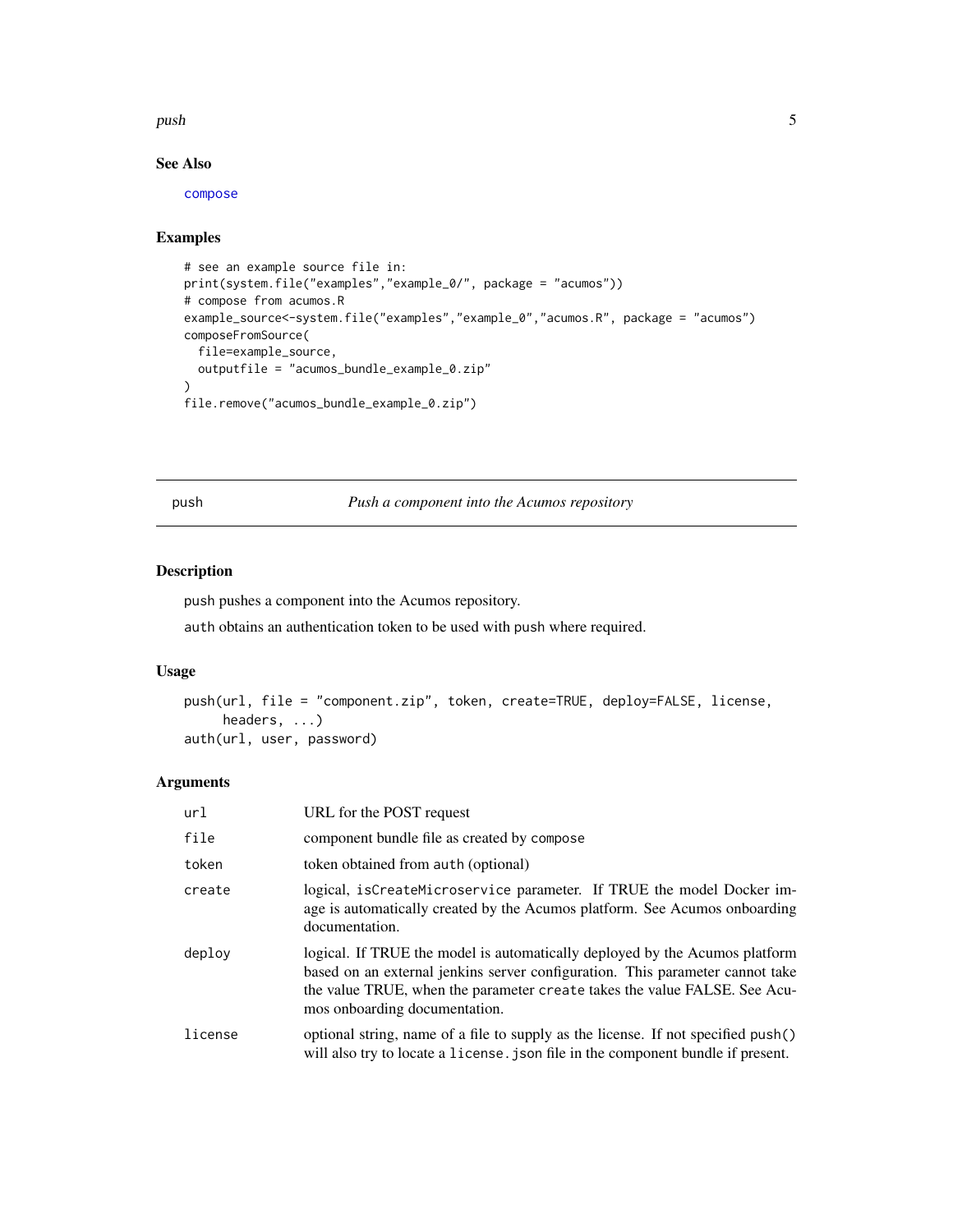<span id="page-5-0"></span>

| headers  | optional, named list or named character vector of HTTP headers that are to be<br>added to the request. NOTE: the meaning of optional headers depends on the<br>onboarding server so consult the documentation of the onboarding server for<br>supported additional headers and their meaning. |
|----------|-----------------------------------------------------------------------------------------------------------------------------------------------------------------------------------------------------------------------------------------------------------------------------------------------|
| user     | user name to use for authentication                                                                                                                                                                                                                                                           |
| password | password to use for authentication                                                                                                                                                                                                                                                            |
|          | any additional form entries to push as body content. If the entry is to be passed<br>as a file upload, use upload_file( <file>,<mime-type>).</mime-type></file>                                                                                                                               |

#### Value

push: invisibly, result of the request (may change in the future)

auth: authentication token

#### Author(s)

Simon Urbanek

#### See Also

[compose](#page-1-1)

pushFromSource *Push a component into the Acumos repository from its source file*

### Description

push pushes a component into the Acumos repository using the component source file (R file).

#### Usage

```
pushFromSource(
  url,
  file,
  name = "R Component",
  addSource = TRUE,
  token,
  create = TRUE,deploy = FALSE,
  license,
  headers,
  ...
\mathcal{E}
```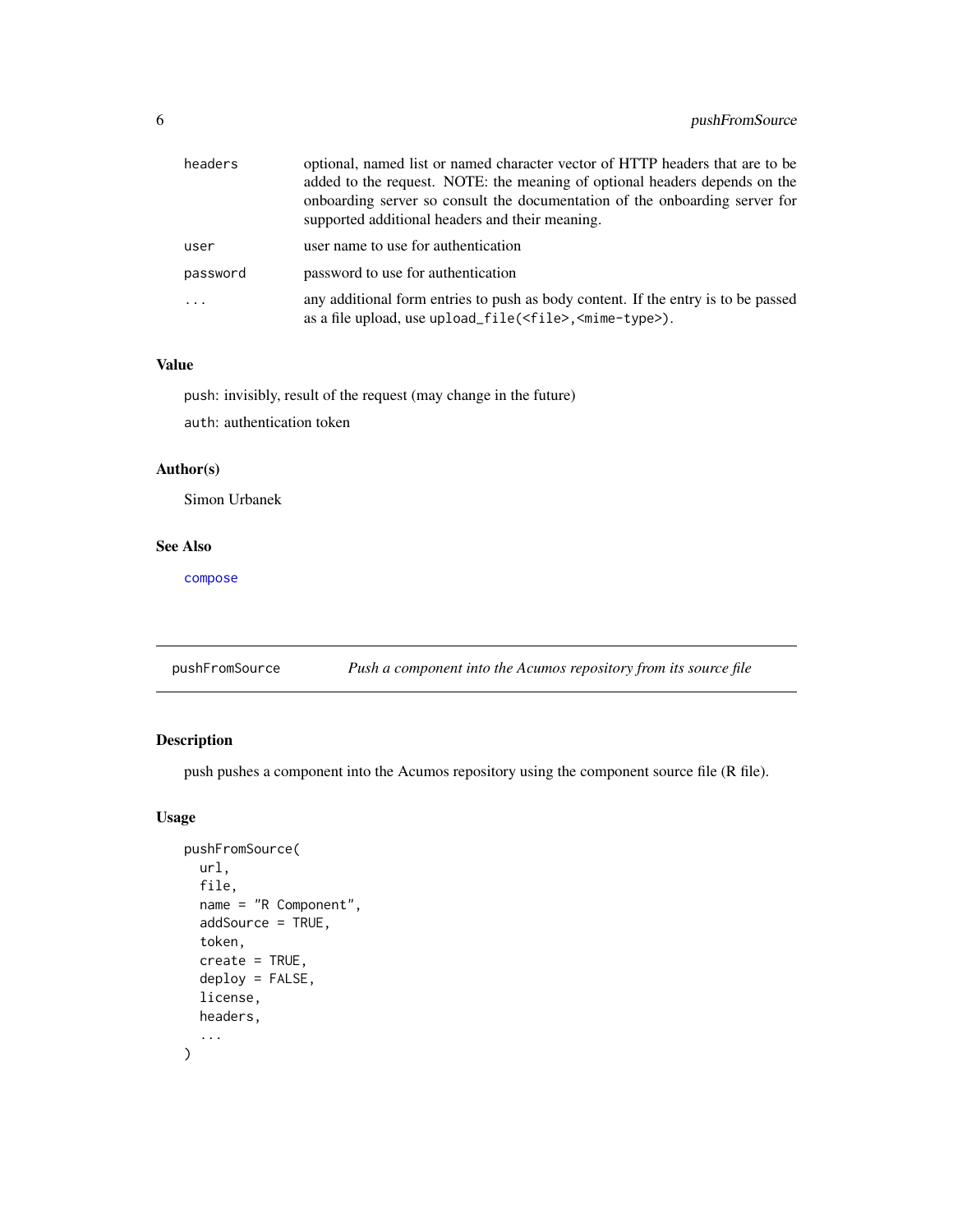#### <span id="page-6-0"></span>pushFromSource 7

#### Arguments

| url       | URL for the POST request                                                                                                                                                                                                                                                                      |
|-----------|-----------------------------------------------------------------------------------------------------------------------------------------------------------------------------------------------------------------------------------------------------------------------------------------------|
| file      | string, name of component source file (an R script)                                                                                                                                                                                                                                           |
| name      | string, name of the component                                                                                                                                                                                                                                                                 |
| addSource | boolean, to add source file to the (ZIP) bundle or not                                                                                                                                                                                                                                        |
| token     | token obtained from auth (optional)                                                                                                                                                                                                                                                           |
| create    | logical, isCreateMicroservice parameter. If TRUE the model Docker im-<br>age is automatically created by the Acumos platform. see Acumos onboarding<br>documentation. See Acumos onboarding documentation.                                                                                    |
| deploy    | logical. If TRUE the model is automatically deployed by the Acumos platform.<br>This parameter cannot take the value TRUE, when the parameter create takes<br>the value FALSE. See Acumos onboarding documentation.                                                                           |
| license   | optional string, name of a file to supply as the license. If not specified push()<br>will also try to locate a license json file in the component bundle if present.                                                                                                                          |
| headers   | optional, named list or named character vector of HTTP headers that are to be<br>added to the request. NOTE: the meaning of optional headers depends on the<br>onboarding server so consult the documentation of the onboarding server for<br>supported additional headers and their meaning. |
|           | optional, named list or named character vector of HTTP headers that are to be<br>added to the request. NOTE: the meaning of optional headers depends on the<br>onboarding server so consult the documentation of the onboarding server for<br>supported additional headers and their meaning. |

#### Value

invisibly, result of the request (may change in the future)

#### Note

A regular component source file is an R script in which at least one of the three following functions are defined: acumos\_predict, acumos\_transform or acumos\_fit. They respectively correspond to the functions predict, transform and fit of [compose](#page-1-1). In that script, if the functions acumos\_generate, acumos\_service or acumos\_initialize are defined, they will also correspond to the other function type arguments of [compose](#page-1-1), namely generate, service and initialize.

All the R objects defined in that script are included as auxiliary objects that are to be passed to the global workspace of the component. They will fill the aux argument of [compose](#page-1-1).

#### See Also

[push](#page-4-1)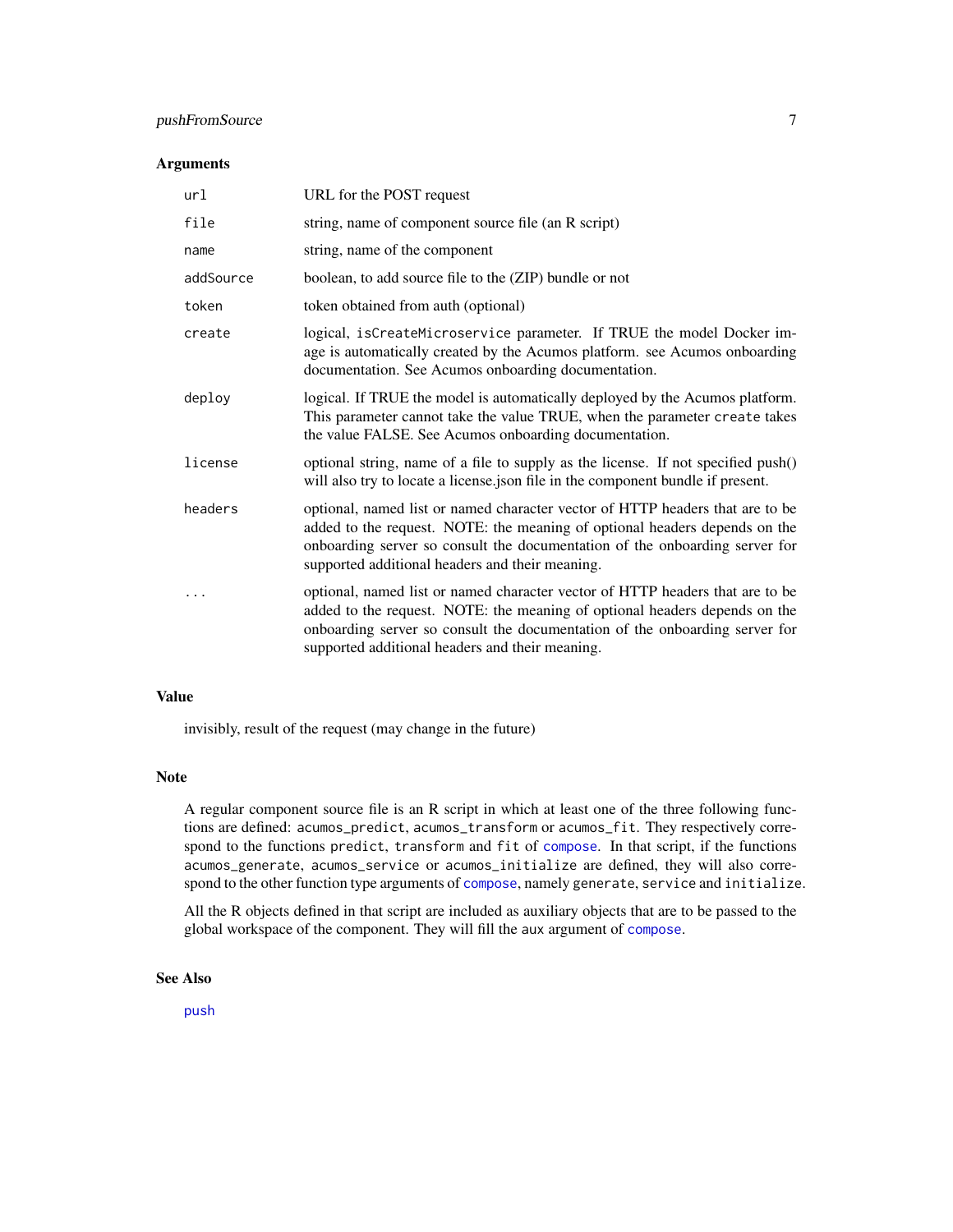#### <span id="page-7-1"></span><span id="page-7-0"></span>Description

The following functions are not exported and not intended to be used by users, but are useful for Acumos developers, testing and used by the platform itself.

#### Usage

```
run(where = getwd(), file = "component,zip", runtime = "runtime.json",init.only = FALSE)
data2msg(data, output)
msg2data(msg, input)
send.msg(url, payload, response=FALSE)
```
#### Arguments

| where     | directory in which the component will be run                                                                                     |
|-----------|----------------------------------------------------------------------------------------------------------------------------------|
| file      | path to the model component file (as created by compose()) or a directory con-<br>taining the unpacked content of the component. |
| payload   | raw vector, message to send - typically constructed by data2msg                                                                  |
| runtime   | either path to the runtime JSON file or a structure corresponding to the parsed<br>payload of the file                           |
| init.only | logical, if TRUE then the runtime is setup but the actual server/generator is not<br>executed.                                   |
| data      | data to wrap into a message - it is expected to be a list (hence a data frame<br>qualifies)                                      |
| output    | name of the proto message type to use                                                                                            |
| msg       | raw vector containing the message                                                                                                |
| input     | name of the proto message type to use                                                                                            |
| url       | string, URL to send the message to                                                                                               |
| response  | logical, if TRUE then the HTTP response object is returned, otherwise only a<br>logical denoting success or failure.             |

#### Details

run loads and runs the component by providing a service endpoint on localhost and post specified by the input\_port property in the runtime object.

The component file is expected to be created by the [compose](#page-1-1) function. runtime defines the run-time properties such as input port and outputs.

data2msg performs the conversion of native types to the binary message for communication with other Acumos components.

msg2data converts a Acumos message to data according to the provided schema.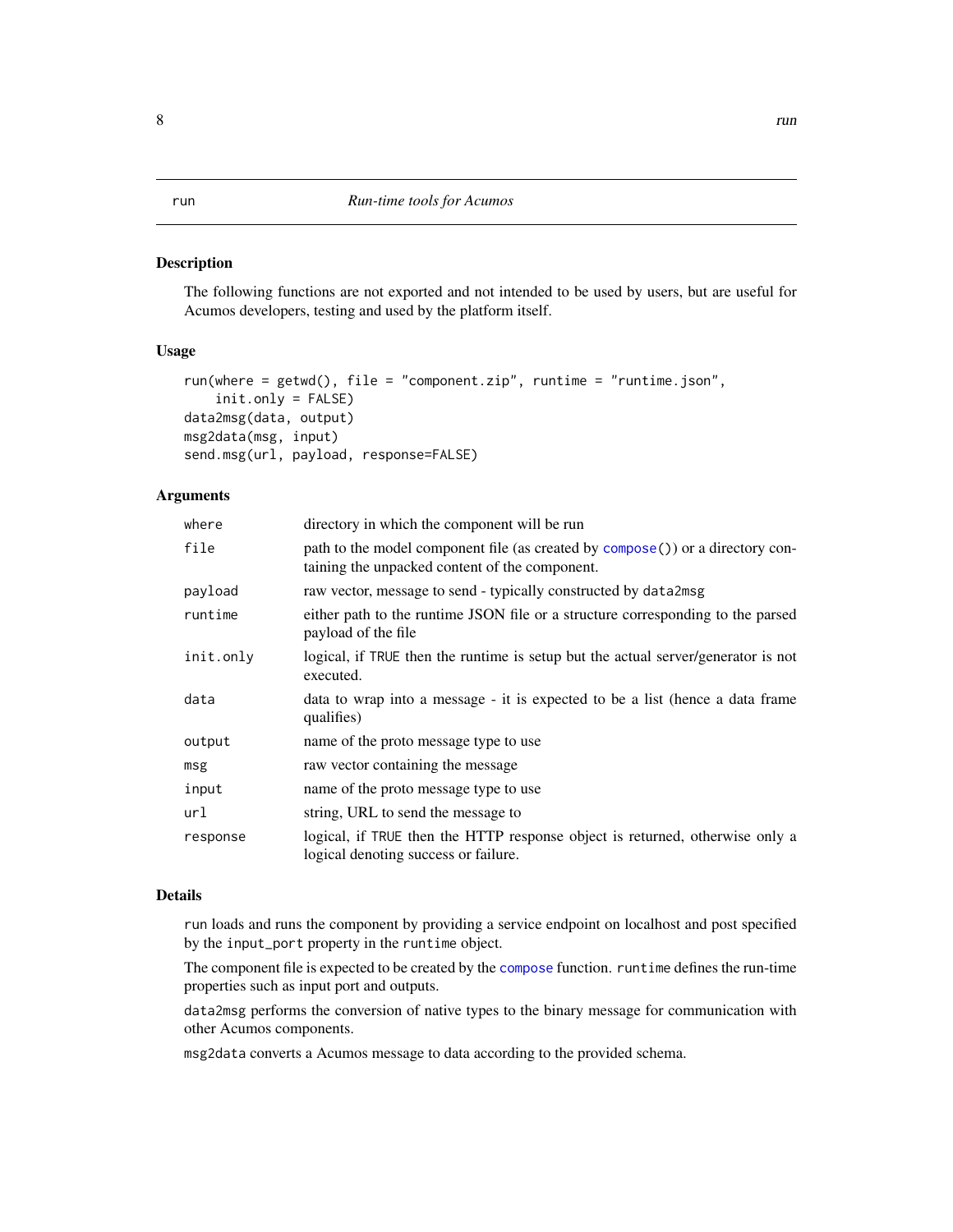### <span id="page-8-0"></span>Value

The return value of run is undefined since it is executed for its side-effect of providing the service and may never return.

data2msg returns a raw vector constituting the message

msg2data returns the data represented by the message

send.msg returns TRUE on success, FALSE otherwise unless response is TRUE in which case the full response object is returned.

#### Note

The .proto file containing the schema definitions must be loaded before data2msg() and msg2data() are used, e.g., by the virtue of being inside the run() function or explicitly using RProtoBuf::readProtoFiles(proto).

The run() function can be used only once in a session, because protobuf definitions are global and cannot be overridden without a conflict.

The internal Acumos communication protocol is subject to change and all of the above functions are hidden.

If the runtime list contains an entry data\_response=TRUE then the component also returns the result in the response body (in addition to any output URL specifications). In all other cases the response is always "OK" on success and error string on error.

#### Author(s)

Simon Urbanek

#### See Also

[compose](#page-1-1)